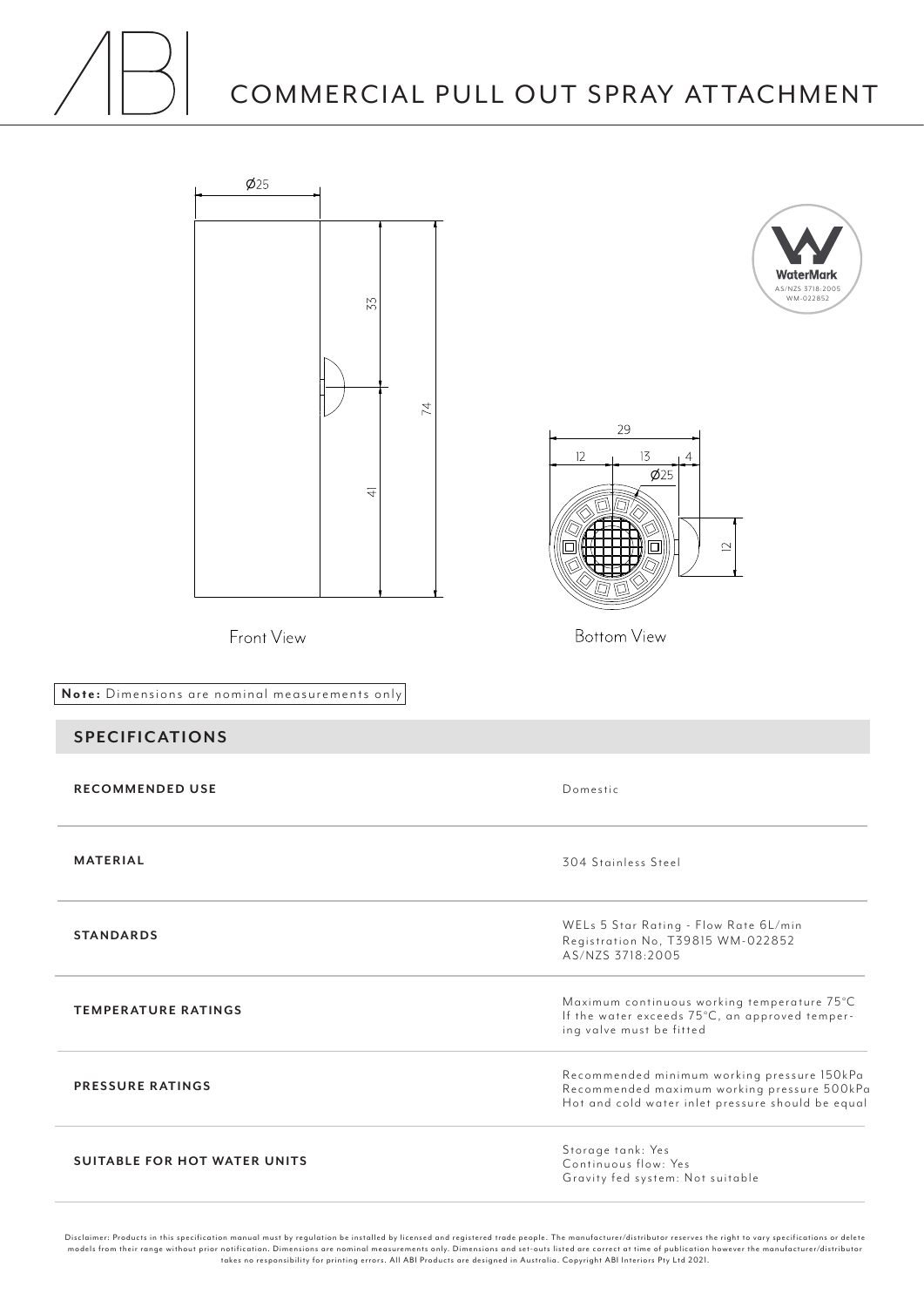## **INSTALLATION GUIDE**

Note: This product must be installed by a licensed tradesperson. This is a general installation guide - there are many factors that are involved that can alter the installation method. This products install must comply with AS/NZS 3500.







1 ) Pull nozzle out from mixer.  $(2)$  Secure hose and untighten pull out nozzle to remove.



- $\overline{3}$  ) 1. Insert O ring into spray attachment.  $\left(4\right)$ 2. Replace pull out nozzle with spray attachment.
- 



Tighten spray attachment onto pull out hose. O ring should be inbetween nozzle and hose.









Regularly clean with mild liquid detergent or soap and water



DO NOT use cream cleaners or bleach. These substances are abrasive



DO NOT use cleaning pads with abrasive surfaces as this may scratch the material